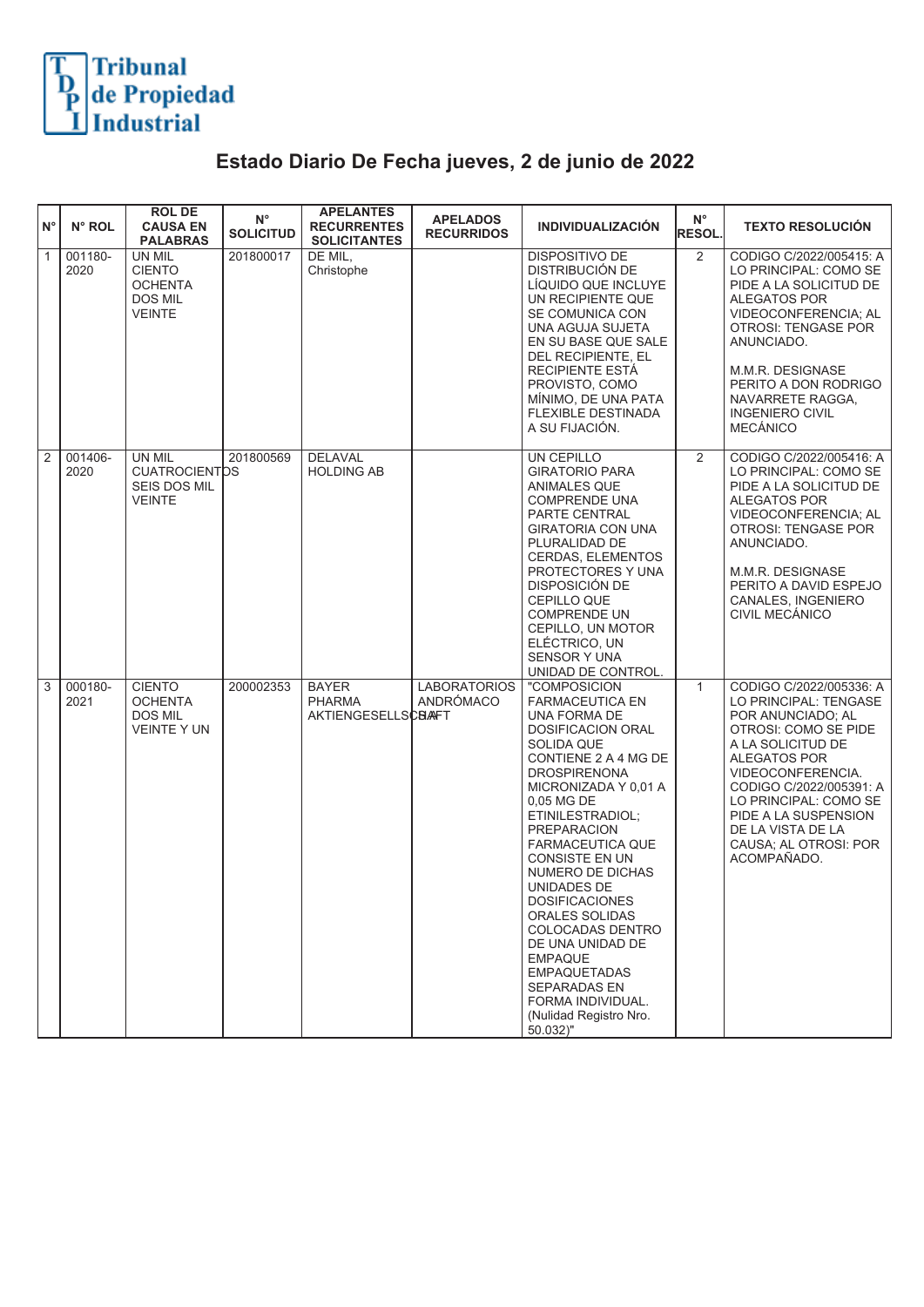| $N^{\circ}$    | N° ROL          | <b>ROLDE</b><br><b>CAUSA EN</b><br><b>PALABRAS</b>                         | $N^{\circ}$<br><b>SOLICITUD</b> | <b>APELANTES</b><br><b>RECURRENTES</b><br><b>SOLICITANTES</b>                                                                        | <b>APELADOS</b><br><b>RECURRIDOS</b> | <b>INDIVIDUALIZACIÓN</b>                                                                                                                                                                                                                                                                                                                                                                                                                                       | $N^{\circ}$<br><b>RESOL.</b> | <b>TEXTO RESOLUCIÓN</b>                                                                                                                                                                                                                                                                                                                          |
|----------------|-----------------|----------------------------------------------------------------------------|---------------------------------|--------------------------------------------------------------------------------------------------------------------------------------|--------------------------------------|----------------------------------------------------------------------------------------------------------------------------------------------------------------------------------------------------------------------------------------------------------------------------------------------------------------------------------------------------------------------------------------------------------------------------------------------------------------|------------------------------|--------------------------------------------------------------------------------------------------------------------------------------------------------------------------------------------------------------------------------------------------------------------------------------------------------------------------------------------------|
| $\overline{4}$ | 001107-<br>2021 | UN MIL<br><b>CIENTO</b><br>SIETE DOS<br>MIL VEINTE Y<br>UN                 | 201900743                       | <b>JOY GLOBAL</b><br><b>UNDERGROUND</b><br>MINING LLC.                                                                               |                                      | <b>DISPOSITIVO DE</b><br>EXCAVACIÓN DE ROCA<br>QUE COMPRENDE UN<br>ARBOL QUE INCLUYE<br>UNA PRIMERA PARTE<br><b>GIRATORIA SOBRE UN</b><br>PRIMER EJE Y UNA<br><b>SEGUNDA PARTE QUE</b><br>SE EXTIENDE A LO<br>LARGO DE UN<br><b>SEGUNDO EJE</b><br>OBLICUO RESPECTO<br>AL PRIMER EJE, UN<br>MIEMBRO DE CORTE<br>QUE INCLUYE UN<br>BORDE DE CORTE, Y<br>UNA MASA<br>EXCÉNTRICA;<br>CONJUNTO DE CORTE;<br>Y SEGUNDO<br><b>DISPOSITIVO</b>                        | $\mathbf{1}$                 | A LA PRESENTACION DE<br>FECHA 01-06-2022<br>CODIGO C/2022/005420:<br>TENGASE PRESENTE.                                                                                                                                                                                                                                                           |
| 5              | 001401-<br>2021 | UN MIL<br><b>CUATROCIENTDS</b><br>UN DOS MIL<br><b>VEINTE Y UN</b>         | 201803384                       | <b>JOY GLOBAL</b><br><b>UNDERGROUND</b><br><b>MINING LLC</b>                                                                         |                                      | UN DISPOSITIVO DE<br><b>CORTE QUE</b><br><b>COMPRENDE UN</b><br><b>CUERPO DE DISCO</b><br>SEGMENTADO Y UNA<br>PLURALIDAD DE<br><b>PORCIONES</b><br><b>PERIFÉRICAS</b><br>ASEGURADAS AL<br>DISCO.<br>DESMONTABLES, EN<br>LAS QUE SE INCLUYE<br>UNA PLURALIDAD DE<br>BROCAS DE CORTE EN<br>UN BORDE DEL DISCO;<br>UN CABEZAL DE<br>CORTE QUE TIENE UN<br>DISCO DE CORTE<br>SEGMENTADO; UN<br>DISPOSITIVO DE<br><b>CORTE CON</b><br>PORCIONES DE<br>CORTE; MÉTODO | $\mathbf{1}$                 | A LA PRESENTACION DE<br>FECHA 01-06-2022<br>CODIGO C/2022/005421:<br><b>TENGASE PRESENTE.</b>                                                                                                                                                                                                                                                    |
| 6              | 000233-<br>2022 | <b>DOSCIENTOS</b><br>TREINTA Y<br>TRES DOS<br>MIL VEINTE Y<br>DOS.         | 201902833                       | DT INVENTIONS                                                                                                                        |                                      | UNA PREFORMA PARA<br>UN ENVASE, LA<br>PREFORMA<br><b>COMPRENDE UNA</b><br>PARTE DE TRANSICIÓN<br>CONICA FORMADA<br>ENTRE UN CUERPO<br>PRINCIPAL Y UNA<br>PARTE DE MAYOR<br><b>GROSOR. E INCLUYE</b><br>UN ASA INTEGRAL<br>FIJADA AL CUERPO<br>PRINCIPAL; UN MOLDE<br>PARA FORMAR UNA<br>PREFORMA: UN<br>MÉTODO PARA<br><b>FORMAR UNA</b><br>PREFORMA.                                                                                                          | $\mathbf{1}$                 | A LA PRESENTACION DE<br>FECHA 01-06-2022<br>CODIGO C/2022/005422:<br><b>TENGASE</b><br>PRESENTE.                                                                                                                                                                                                                                                 |
| $\overline{7}$ | 000575-<br>2022 | <b>QUINIENTOS</b><br><b>SETENTA Y</b><br>CINCO DOS<br>MIL VEINTE Y<br>DOS. | 1374868                         | <b>PRODUCTORA</b><br><b>IMPORTADORA</b><br>Y<br><b>DISTRIBUIDORA</b><br>DE ARTICULOS<br><b>PLASTICOS</b><br><b>CARPENTER S</b><br>А. |                                      | <b>CARPENTER</b>                                                                                                                                                                                                                                                                                                                                                                                                                                               | $\mathbf{1}$                 | A LA PRESENTACION DE<br>FECHA 01-06-2022<br>CODIGO C/2022/005423:<br>PREVIO A RESOLVER.<br><b>ACOMPAÑESE</b><br>CERTIFICADO QUE<br><b>ACREDITE LA</b><br>CANCELACIÓN TOTAL DE<br>LOS REGISTROS Nº<br>1.221.647 Y Nº 1.221.648,<br>DENTRO DE 30 DÍAS.<br><b>BAJO APERCIBIMIENTO</b><br>DE RESOLVER CON LOS<br>ANTECEDENTES QUE<br>OBRAN EN AUTOS. |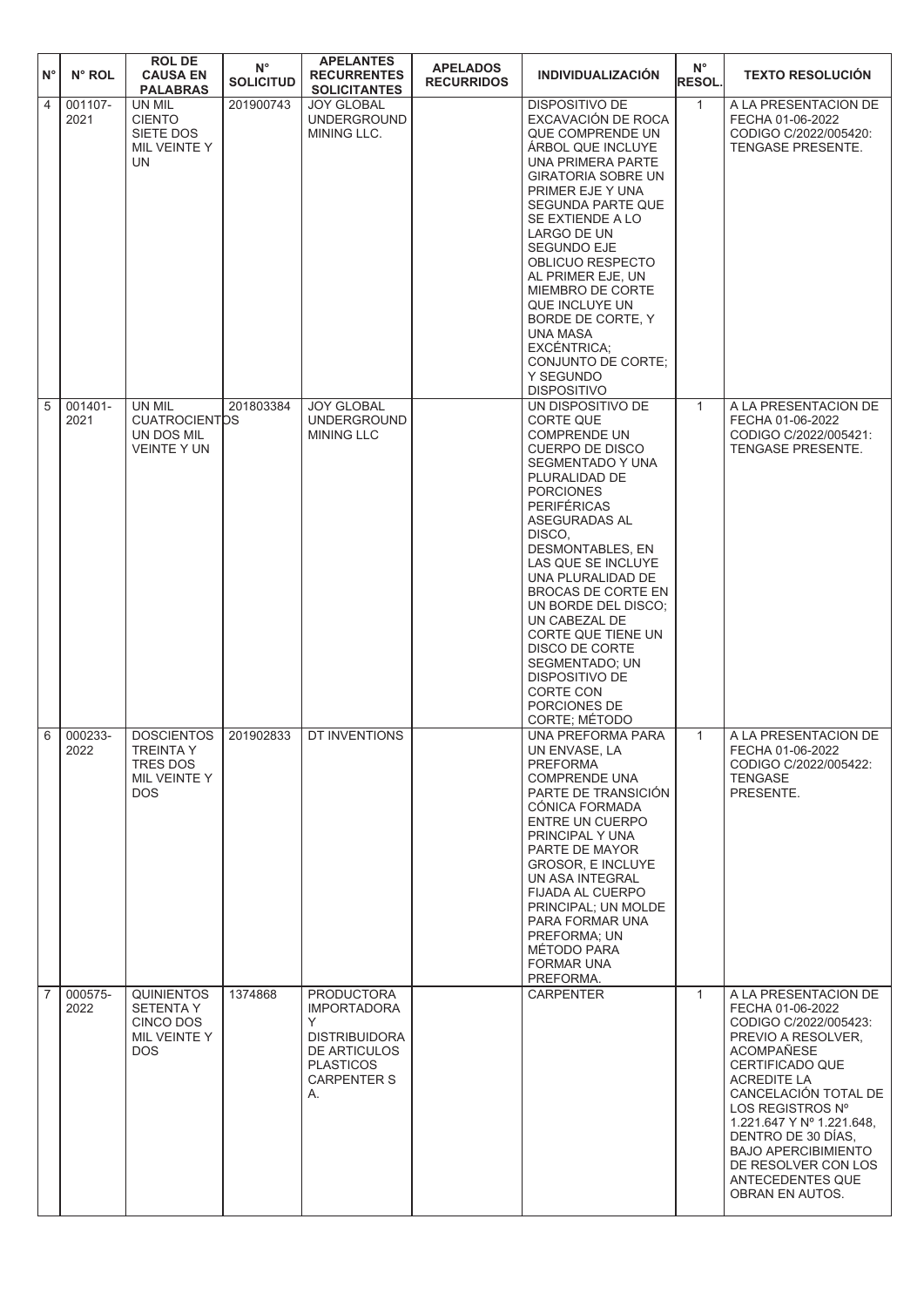| $N^{\circ}$     | N° ROL          | <b>ROL DE</b><br><b>CAUSA EN</b><br><b>PALABRAS</b>                                          | $\mathsf{N}^\circ$<br><b>SOLICITUD</b> | <b>APELANTES</b><br><b>RECURRENTES</b><br><b>SOLICITANTES</b>                                                                               | <b>APELADOS</b><br><b>RECURRIDOS</b> | <b>INDIVIDUALIZACIÓN</b>                | $N^{\circ}$<br><b>RESOL.</b> | <b>TEXTO RESOLUCIÓN</b>                                                                                                                                                                                                                                                                                                                                             |
|-----------------|-----------------|----------------------------------------------------------------------------------------------|----------------------------------------|---------------------------------------------------------------------------------------------------------------------------------------------|--------------------------------------|-----------------------------------------|------------------------------|---------------------------------------------------------------------------------------------------------------------------------------------------------------------------------------------------------------------------------------------------------------------------------------------------------------------------------------------------------------------|
| 8               | 000576-<br>2022 | <b>QUINIENTOS</b><br><b>SETENTA Y</b><br><b>SEIS DOS MIL</b><br><b>VEINTEY</b><br><b>DOS</b> | 1374869                                | <b>PRODUCTORA</b><br><b>IMPORTADORA</b><br>Υ<br><b>DISTRIBUIDORA</b><br><b>DE ARTICULOS</b><br><b>PLASTICOS</b><br><b>CARPENTER S</b><br>А. |                                      | <b>CARPENTER</b>                        | $\mathbf{1}$                 | A LA PRESENTACION DE<br>FECHA 01-06-2022<br>CODIGO C/2022/005424:<br>PREVIO A RESOLVER.<br><b>ACOMPAÑESE</b><br>CERTIFICADO QUE<br><b>ACREDITE LA</b><br>CANCELACIÓN TOTAL DE<br>LOS REGISTROS Nº<br>1.221.647 Y Nº 1.221.648,<br>DENTRO DE 30 DÍAS.<br><b>BAJO APERCIBIMIENTO</b><br>DE RESOLVER CON LOS<br>ANTECEDENTES QUE<br>OBRAN EN AUTOS.                    |
| 9               | 000577-<br>2022 | <b>QUINIENTOS</b><br><b>SETENTA Y</b><br>SIETE DOS<br>MIL VEINTE Y<br><b>DOS</b>             | 1374870                                | <b>PRODUCTORA</b><br><b>IMPORTADORA</b><br>Y<br><b>DISTRIBUIDORA</b><br><b>DE ARTICULOS</b><br><b>PLASTICOS</b><br><b>CARPENTER S</b><br>А. |                                      | <b>CARPENTER</b>                        | $\mathbf{1}$                 | A LA PRESENTACION DE<br>FECHA 01-06-2022<br>CODIGO C/2022/005425:<br>PREVIO A RESOLVER.<br><b>ACOMPAÑESE</b><br>CERTIFICADO QUE<br><b>ACREDITE LA</b><br>CANCELACIÓN TOTAL DE<br>LOS REGISTROS Nº<br>1.221.647 Y Nº 1.221.648,<br>DENTRO DE 30 DÍAS.<br><b>BAJO APERCIBIMIENTO</b><br>DE RESOLVER CON LOS<br>ANTECEDENTES QUE<br>OBRAN EN AUTOS.                    |
| 10 <sup>1</sup> | 000582-<br>2022 | <b>QUINIENTOS</b><br><b>OCHENTA Y</b><br><b>DOS DOS MIL</b><br><b>VEINTEY</b><br><b>DOS</b>  | 1467073                                | <b>SOCIEDAD</b><br><b>COMERCIAL</b><br><b>BEST SEAFOOD</b><br>LIMITADA                                                                      |                                      | <b>HEY FISH!</b><br><b>RESTAURANTE</b>  | $\overline{2}$               | CODIGO C/2022/005321:<br>ESTESE A LO RESUELTO<br>A CONTINUACION.<br>CODIGO C/2022/005389:<br><b>TENGASE PRESENTE LA</b><br>DELEGACION DE PODER<br>EN FAVOR DE YANIV<br>AMITAI LOKER, CODIGO<br>C/2022/005392: TENGASE<br>PRESENTE. CODIGO<br>C/2022/005396: TENGASE<br>POR ANUNCIADO.<br>CODIGO 5417. POR<br>ACOMPAÑADOS.<br><b>SENTENCIA</b><br><b>REVOCATORIA</b> |
| 11              | 000584-<br>2022 | <b>QUINIENTOS</b><br><b>OCHENTA Y</b><br><b>CUATRO DOS</b><br>MIL VEINTE Y<br>DOS.           | 1385256                                | <b>COMERCIALIZADORA</b><br><b>DE ALIMENTOS</b><br>PEHUEN LTDA                                                                               |                                      | PEHUÉN ALIMENTOS                        | 2                            | CODIGO C/2022/005350: A<br>LO PRINCIPAL: COMO SE<br>PIDE A LA SOLICITUD DE<br>ALEGATOS POR<br>VIDEOCONFERENCIA; AL<br>OTROSI: TENGASE POR<br>ANUNCIADO.<br><b>SENTENCIA</b><br><b>REVOCATORIA</b>                                                                                                                                                                   |
| 12              | 000585-<br>2022 | <b>QUINIENTOS</b><br><b>OCHENTA Y</b><br>CINCO DOS<br>MIL VEINTE Y<br>DOS.                   | 1397996                                | <b>PABLO</b><br><b>ALEJANDRO</b><br><b>VILLEGAS</b><br><b>CARDONA</b>                                                                       |                                      | <b>EAT! SUSHI</b><br><b>RESTAURANTE</b> | $\overline{2}$               | CODIGO C/2022/005323: A<br>LO PRINCIPAL: TENGASE<br>POR ANUNCIADO; AL<br>OTROSI: COMO SE PIDE<br>A LA SOLICITUD DE<br>ALEGATOS POR<br>VIDEOCONFERENCIA.<br><b>SENTENCIA</b><br><b>CONFIRMATORIA</b>                                                                                                                                                                 |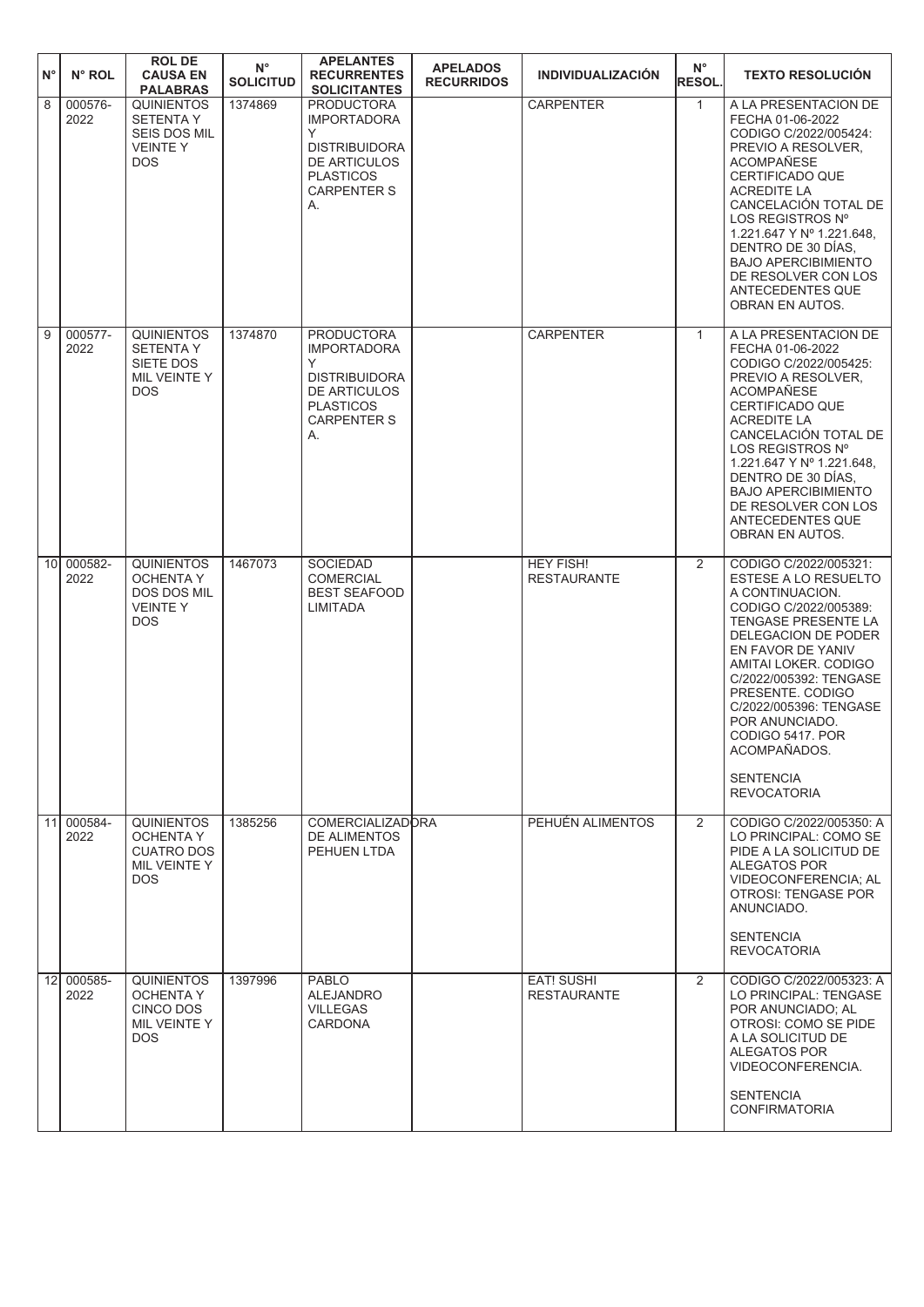| $N^{\circ}$     | N° ROL             | <b>ROL DE</b><br><b>CAUSA EN</b><br><b>PALABRAS</b>                                         | $\mathsf{N}^\circ$<br><b>SOLICITUD</b> | <b>APELANTES</b><br><b>RECURRENTES</b><br><b>SOLICITANTES</b>         | <b>APELADOS</b><br><b>RECURRIDOS</b>                               | <b>INDIVIDUALIZACIÓN</b>                                                   | $N^{\circ}$<br><b>RESOL.</b> | <b>TEXTO RESOLUCIÓN</b>                                                                                                                                                                                                                                                                                                    |
|-----------------|--------------------|---------------------------------------------------------------------------------------------|----------------------------------------|-----------------------------------------------------------------------|--------------------------------------------------------------------|----------------------------------------------------------------------------|------------------------------|----------------------------------------------------------------------------------------------------------------------------------------------------------------------------------------------------------------------------------------------------------------------------------------------------------------------------|
| 13 <sup>1</sup> | 000591-<br>2022    | <b>QUINIENTOS</b><br><b>NOVENTA Y</b><br>UN DOS MIL<br><b>VEINTEY</b><br><b>DOS</b>         | 1441140                                | VERGARA,<br>GALINDO,<br><b>CORREA</b><br><b>ABOGADOS</b><br>LIMITADA. | <b>JORGE</b><br><b>EDUARDO</b><br><b>GAMBOA</b><br><b>CARRASCO</b> | <b>GC ABOGADO</b>                                                          | 2                            | CODIGO C/2022/005411:<br>TENGASE PRESENTE LA<br>DELEGACION DE PODER<br>EN FAVOR DE MARIA<br>RODRIGUEZ HEVIA.<br>CODIGO C/2022/005414: A<br>LO PRINCIPAL: TENGASE<br>POR ANUNCIADO; AL<br>OTROSI: COMO SE PIDE<br>A LA SOLICITUD DE<br><b>ALEGATOS POR</b><br>VIDEOCONFERENCIA.<br><b>SENTENCIA</b><br><b>CONFIRMATORIA</b> |
| 14              | 000592-<br>2022    | <b>QUINIENTOS</b><br><b>NOVENTA Y</b><br><b>DOS DOS MIL</b><br><b>VEINTEY</b><br><b>DOS</b> | 1462628                                | <b>BASF SE</b>                                                        | <b>LABORATORIO</b><br><b>DRAG PHARMA</b><br>CHILE                  | <b>EFFICON</b>                                                             | 2                            | CODIGO C/2022/005363:<br>COMO SE PIDE A LA<br>SUSPENSION DE LA<br>VISTA DE LA CAUSA.<br>REITERESE DECRETO DE<br><b>AUTOS EN RELACION</b><br>POR CAMBIO DE ESTADO                                                                                                                                                           |
|                 |                    |                                                                                             |                                        |                                                                       |                                                                    |                                                                            |                              | <b>PROCESAL</b>                                                                                                                                                                                                                                                                                                            |
|                 | 15 000595-<br>2022 | <b>QUINIENTOS</b><br>NOVENTA Y<br><b>CINCO DOS</b><br>MIL VEINTE Y<br>DOS.                  | 1390984                                | <b>WESTORE SPA.</b>                                                   |                                                                    | <b>WESTORE</b>                                                             | 2                            | CODIGO C/2022/005361: A<br>LO PRINCIPAL: TENGASE<br>POR ANUNCIADO; AL<br><b>OTROSI: TENGASE</b><br>PRESENTE DATOS DE<br>CONTACTO.                                                                                                                                                                                          |
|                 |                    |                                                                                             |                                        |                                                                       |                                                                    |                                                                            |                              | <b>SENTENCIA</b><br><b>CONFIRMATORIA</b>                                                                                                                                                                                                                                                                                   |
| 16 <sup>l</sup> | 000598-<br>2022    | <b>QUINIENTOS</b><br><b>NOVENTA Y</b><br>OCHO DOS<br>MIL VEINTE Y<br><b>DOS</b>             | 1432426                                | <b>FUNDACION</b><br><b>CEDUC UCN</b>                                  |                                                                    | <b>CENTRO DE</b><br>FORMACIÓN TÉCNICA<br><b>CEDUC UCN</b>                  | 2                            | CODIGO C/2022/005412:<br>COMO SE PIDE A LA<br>SUSPENSION DE LA<br>VISTA DE LA CAUSA.                                                                                                                                                                                                                                       |
|                 |                    |                                                                                             |                                        |                                                                       |                                                                    |                                                                            |                              | REITERESE DECRETO DE<br><b>AUTOS EN RELACION</b><br>POR CAMBIO DE ESTADO<br><b>PROCESAL</b>                                                                                                                                                                                                                                |
| 17              | 000599-<br>2022    | <b>QUINIENTOS</b><br>NOVENTA Y<br>NUEVE DOS<br>MIL VEINTE Y<br><b>DOS</b>                   | 1432427                                | <b>FUNDACION</b><br><b>CEDUC UCN</b>                                  |                                                                    | FUNDACIÓN CEDUC<br><b>UCN</b>                                              | 2                            | CODIGO C/2022/005413:<br>COMO SE PIDE A LA<br>SUSPENSION DE LA<br>VISTA DE LA CAUSA.                                                                                                                                                                                                                                       |
|                 |                    |                                                                                             |                                        |                                                                       |                                                                    |                                                                            |                              | REITERESE DECRETO DE<br><b>AUTOS EN RELACION</b><br>POR CAMBIO DE ESTADO<br><b>PROCESAL</b>                                                                                                                                                                                                                                |
|                 | 18 000600-<br>2022 | <b>SEISCIENTOS</b><br><b>DOS MIL</b><br><b>VEINTEY</b><br><b>DOS</b>                        | 1458195                                | <b>PAULA</b><br><b>FRANCISCA</b><br><b>POBLETE</b><br><b>ESPINA</b>   |                                                                    | <b>PACIFICA</b>                                                            | $\mathbf{1}$                 | <b>DESE CUENTA</b>                                                                                                                                                                                                                                                                                                         |
| 19 <sup>l</sup> | 000601-<br>2022    | <b>SEISCIENTOS</b><br>UN DOS MIL<br><b>VEINTEY</b><br><b>DOS</b>                            | 1430815                                | DEL MAR SPA                                                           |                                                                    | LAGO Y MAR                                                                 | $\mathbf{1}$                 | CODIGO C/2022/005383: A<br>LO PRINCIPAL: TENGASE<br>PRESENTE AL SE HACE<br>PARTE; AL OTROSI:<br>COMO SE PIDE A LA<br>SOLICITUD DE<br>ALEGATOS. AUTOS EN<br>RELACION.                                                                                                                                                       |
| 20 <sup>1</sup> | 000602-<br>2022    | <b>SEISCIENTOS</b><br>DOS DOS MIL<br><b>VEINTEY</b><br><b>DOS</b>                           | 1388421                                | <b>PATAGONIA</b><br>CANDLES S.R.L.                                    |                                                                    | ORGANIC SPA LA<br><b>ESENCIA DE LA</b><br>NATURALEZA EN TU<br><b>HOGAR</b> | $\mathbf{1}$                 | <b>DESE CUENTA</b>                                                                                                                                                                                                                                                                                                         |
| 21              | 000603-<br>2022    | <b>SEISCIENTOS</b><br>TRES DOS<br>MIL VEINTE Y<br><b>DOS</b>                                | 1440363                                | <b>MARIELLA</b><br>ANDREA<br><b>TERREZZA</b><br>PEREZ-OLEA            |                                                                    | <b>GESTARSALUD</b>                                                         | $\mathbf{1}$                 | <b>DESE CUENTA</b>                                                                                                                                                                                                                                                                                                         |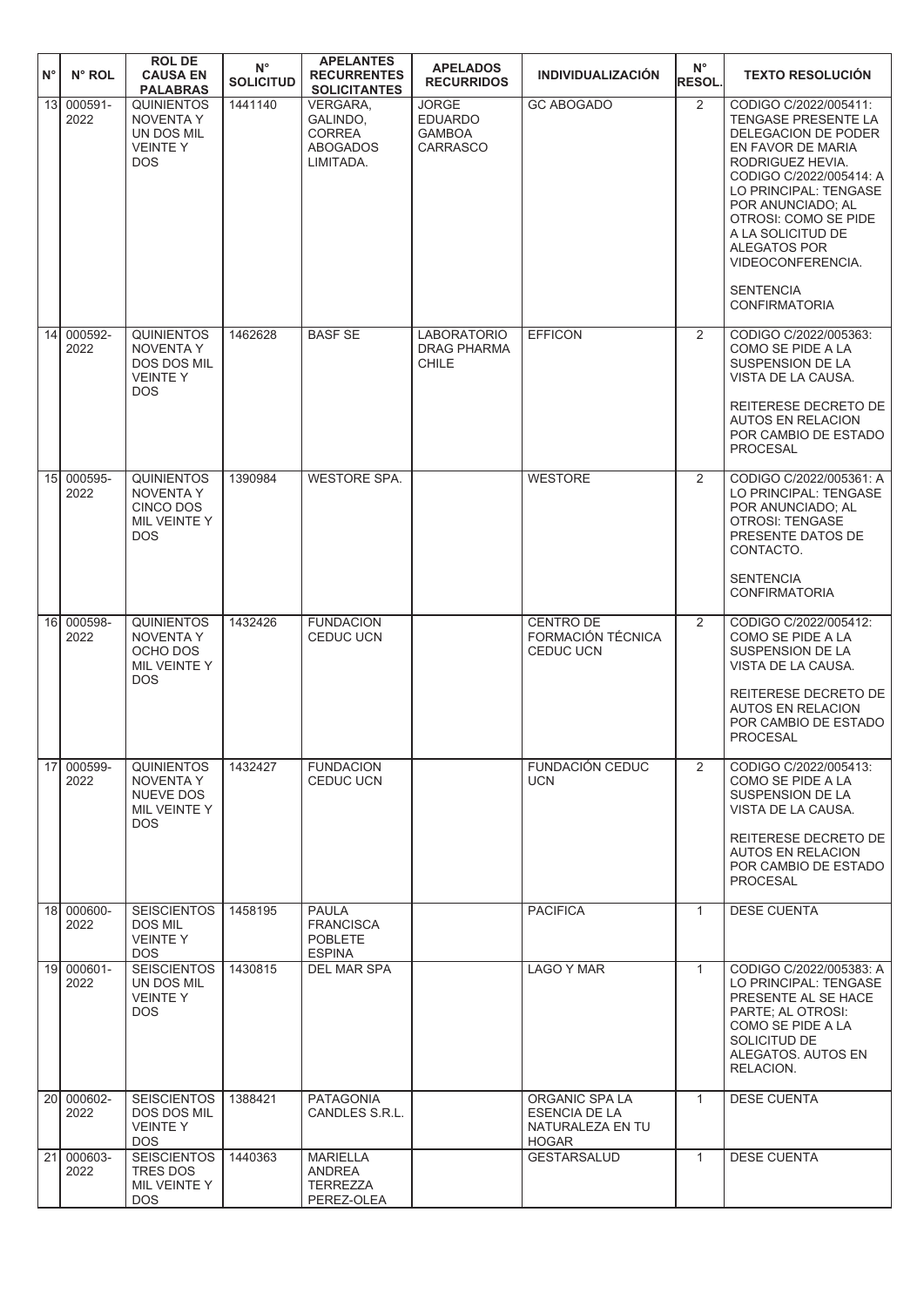| $N^{\circ}$     | N° ROL             | <b>ROLDE</b><br><b>CAUSA EN</b><br><b>PALABRAS</b>                                   | $N^{\circ}$<br><b>SOLICITUD</b> | <b>APELANTES</b><br><b>RECURRENTES</b><br><b>SOLICITANTES</b>                                                                     | <b>APELADOS</b><br><b>RECURRIDOS</b>                                     | <b>INDIVIDUALIZACIÓN</b>             | $N^{\circ}$<br><b>RESOL.</b> | <b>TEXTO RESOLUCIÓN</b>                                                                                                                                                                                                                                                                                                                        |
|-----------------|--------------------|--------------------------------------------------------------------------------------|---------------------------------|-----------------------------------------------------------------------------------------------------------------------------------|--------------------------------------------------------------------------|--------------------------------------|------------------------------|------------------------------------------------------------------------------------------------------------------------------------------------------------------------------------------------------------------------------------------------------------------------------------------------------------------------------------------------|
| 22              | 000604-<br>2022    | <b>SEISCIENTOS</b><br><b>CUATRO DOS</b><br>MIL VEINTE Y<br><b>DOS</b>                | 1387358                         | <b>JASON CARL C.</b><br>CHOACHUY.<br>CHRISTINE C.<br>CHOACHUY.<br>CATHERINE C.<br><b>CHOACHUY</b>                                 |                                                                          | <b>PRANIC</b>                        | $\mathbf{1}$                 | CODIGO C/2022/005386: A<br>LO PRINCIPAL: TENGASE<br>PRESENTE AL SE HACE<br>PARTE; AL OTROSI:<br>COMO SE PIDE A LA<br>SOLICITUD DE<br>ALEGATOS. AUTOS EN<br>RELACION.                                                                                                                                                                           |
| 23              | 000605-<br>2022    | <b>SEISCIENTOS</b><br><b>CINCO DOS</b><br>MIL VEINTE Y<br><b>DOS</b>                 | 1440262                         | <b>AGRÍCOLA Y</b><br><b>COMERCIAL</b><br><b>NUTRIFERT</b><br>CHILE LTDA.,<br><b>LURIBAY</b><br><b>BUSINESS, INC</b><br>(ADHESIÓN) |                                                                          | <b>SWEET SAATEN</b>                  | $\mathbf{1}$                 | A LA PRESENTACION DE<br>FECHA 31-05-2022<br>CODIGO C/2022/005409: A<br>LO PRINCIPAL: TENGASE<br>POR ADHERIDA A LA<br>APELACION A "LURIBAY<br>BUSINESS, INC."<br>MODIFIQUESE LA<br>CARATULA Y EL SISTEMA<br><b>COMPUTACIONAL: AL</b><br>PRIMER OTROSÍ: POR<br>ACOMPAÑADOS, CON<br>CITACIÓN; AL SEGUNDO<br>Y TERCER OTROSI:<br>TÉNGASE PRESENTE. |
| 24 <sup>1</sup> | 000606-<br>2022    | <b>SEISCIENTOS</b><br>SEIS DOS MIL<br><b>VEINTEY</b><br><b>DOS</b>                   | 1440368                         | <b>EMPRESAS</b><br><b>IANSA S.A</b>                                                                                               | <b>AGRÍCOLA Y</b><br><b>COMERCIAL</b><br><b>NUTRIFERT</b><br>CHILE LTDA. | <b>SILIMAX</b>                       | $\mathbf{1}$                 | CODIGO C/2022/005340: A<br>LO PRINCIPAL: TENGASE<br>PRESENTE AL SE HACE<br>PARTE; AL OTROSI:<br>TENGASE PRESENTE EL<br>PATROCINIO Y PODER.<br>AUTOS EN RELACION.                                                                                                                                                                               |
| 25 <sup>1</sup> | 000609-<br>2022    | <b>SEISCIENTOS</b><br><b>NUEVE DOS</b><br>MIL VEINTE Y<br><b>DOS</b>                 | 1433124                         | <b>RENATO</b><br><b>ENRIQUE</b><br><b>MÜNSTER</b><br><b>GRIPE</b>                                                                 |                                                                          | <b>TEATRO PLAY</b>                   | $\mathbf{1}$                 | <b>DESE CUENTA</b>                                                                                                                                                                                                                                                                                                                             |
|                 | 26 000613-<br>2022 | <b>SEISCIENTOS</b><br><b>TRECE DOS</b><br>MIL VEINTE Y<br><b>DOS</b>                 | 1449612                         | <b>HENRY LUIS</b><br><b>NOVA</b><br><b>MERCADO</b>                                                                                |                                                                          | <b>BIMO</b>                          | $\mathbf{1}$                 | <b>DESE CUENTA</b>                                                                                                                                                                                                                                                                                                                             |
|                 | 27 000615-<br>2022 | <b>SEISCIENTOS</b><br>QUINCE DOS<br>MIL VEINTE Y<br><b>DOS</b>                       | 1375704                         | <b>TOMÁS</b><br><b>IGNACIO</b><br><b>GATICA</b><br>RODRÍGUEZ                                                                      | <b>GRUPO HMAN</b><br><b>SPA</b>                                          | THE HOOD                             | $\mathbf{1}$                 | <b>AUTOS EN RELACION</b>                                                                                                                                                                                                                                                                                                                       |
|                 | 28 000616-<br>2022 | <b>SEISCIENTOS</b><br><b>DIECISEIS</b><br>DOS MIL<br><b>VEINTEY</b><br><b>DOS</b>    | 1375722                         | <b>TOMAS</b><br><b>IGNACIO</b><br><b>GATICA</b><br>RODRÍGUEZ                                                                      | <b>GRUPO HMAN</b><br><b>SPA</b>                                          | <b>HOOD</b>                          | $\mathbf{1}$                 | <b>AUTOS EN RELACION</b>                                                                                                                                                                                                                                                                                                                       |
|                 | 29 000617-<br>2022 | SEISCIENTOS<br><b>DIECISIETE</b><br>DOS MIL<br><b>VEINTEY</b><br>DOS.                | 1397927                         | AREZZO<br><b>INDUSTRIA E</b><br>COMERCIO S.A                                                                                      | <b>JORGE</b><br><b>CRISTIAN</b><br>ANDRÉS<br><b>FERNÁNDEZ</b><br>ARAYA   | <b>AREZZO</b>                        | $\mathbf{1}$                 | <b>AUTOS EN RELACION</b>                                                                                                                                                                                                                                                                                                                       |
|                 | 30 000618-<br>2022 | <b>SEISCIENTOS</b><br><b>DIECIOCHO</b><br>DOS MIL<br><b>VEINTEY</b><br><b>DOS</b>    | 1395972                         | <b>LABORATORIO</b><br><b>DRAG PHARMA</b><br>CHILE INVETEC<br>S.A                                                                  | <b>LIBRA CHILE</b><br>S.A                                                | <b>BLES</b>                          | $\mathbf{1}$                 | <b>AUTOS EN RELACION</b>                                                                                                                                                                                                                                                                                                                       |
|                 | 31 000619-<br>2022 | <b>SEISCIENTOS</b><br><b>DIECINUEVE</b><br><b>DOS MIL</b><br><b>VEINTEY</b><br>DOS.  | 1396157                         | <b>OPINANDO</b><br><b>ONLINE SPA</b>                                                                                              |                                                                          | OPINANDO ONLINE                      | $\mathbf{1}$                 | <b>DESE CUENTA</b>                                                                                                                                                                                                                                                                                                                             |
|                 | 32 000621-<br>2022 | <b>SEISCIENTOS</b><br><b>VEINTE Y UN</b><br><b>DOS MIL</b><br><b>VEINTEY</b><br>DOS. | 1442593                         | <b>RAFAEL</b><br><b>ALBERTO</b><br><b>BERARDI</b><br>HERNÁNDEZ                                                                    |                                                                          | <b>SAINTS HARD</b><br><b>SELTZER</b> | $\mathbf{1}$                 | CODIGO C/2022/005426:<br>COMO SE PIDE A LA<br>SOLICITUD DE<br>ALEGATOS. AUTOS EN<br><b>RELACION</b>                                                                                                                                                                                                                                            |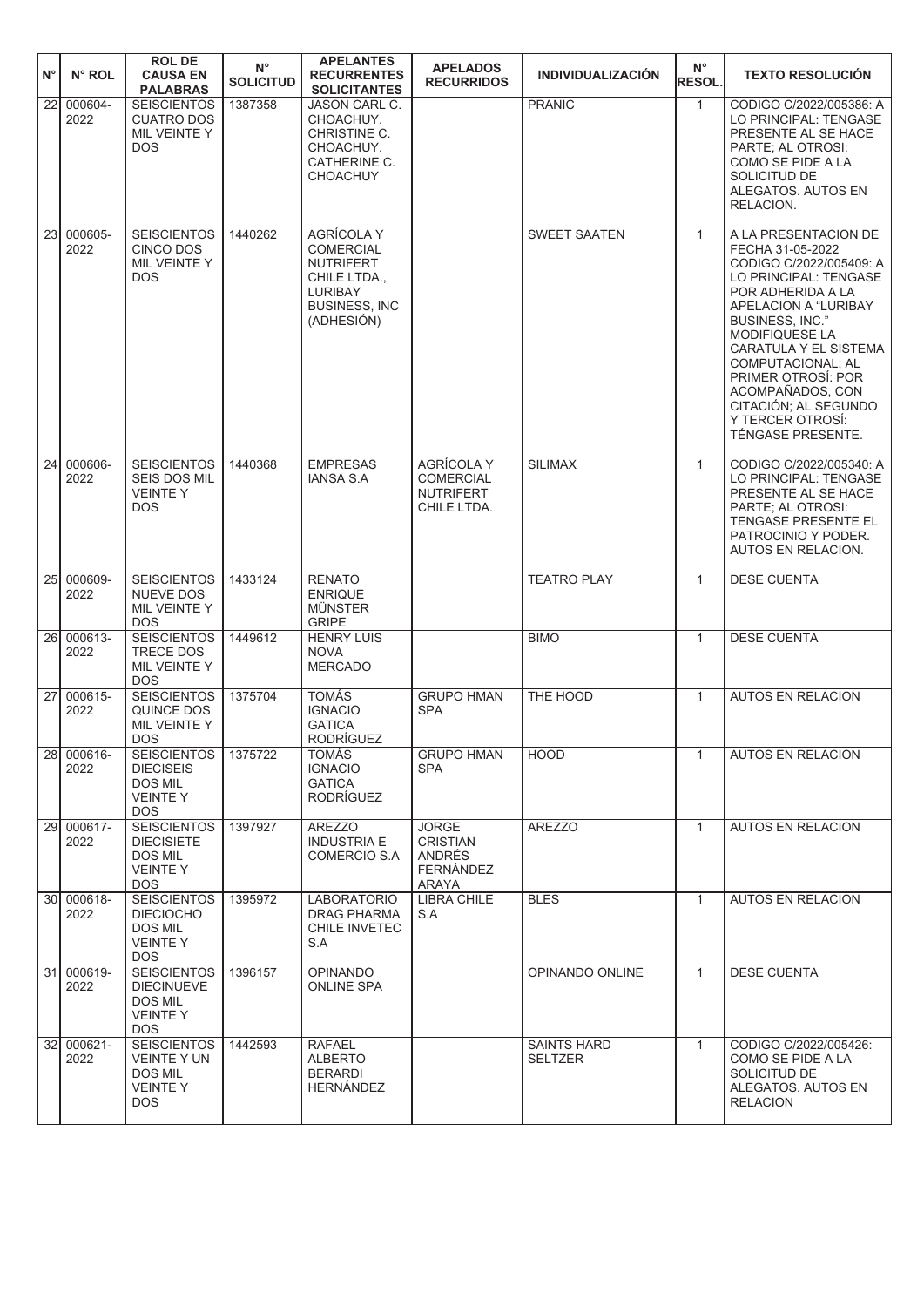| $N^{\circ}$ | N° ROL             | <b>ROLDE</b><br><b>CAUSA EN</b>                                                                           | $N^{\circ}$<br><b>SOLICITUD</b> | <b>APELANTES</b><br><b>RECURRENTES</b>                    | <b>APELADOS</b><br><b>RECURRIDOS</b> | <b>INDIVIDUALIZACIÓN</b>                                               | $N^{\circ}$<br><b>RESOL.</b> | <b>TEXTO RESOLUCIÓN</b>                                                                                                                                                                                                                                                                                                                        |
|-------------|--------------------|-----------------------------------------------------------------------------------------------------------|---------------------------------|-----------------------------------------------------------|--------------------------------------|------------------------------------------------------------------------|------------------------------|------------------------------------------------------------------------------------------------------------------------------------------------------------------------------------------------------------------------------------------------------------------------------------------------------------------------------------------------|
|             | 33 000625-<br>2022 | <b>PALABRAS</b><br><b>SEISCIENTOS</b><br><b>VEINTEY</b><br><b>CINCO DOS</b><br>MIL VEINTE Y<br><b>DOS</b> | 1448603                         | <b>SOLICITANTES</b><br><b>ECOFOS SPA</b>                  |                                      | <b>GROW UP</b>                                                         | 2                            | A LA PRESENTACION DE<br>FECHA 01-06-2022<br>CODIGO C/2022/005419: A<br>LO PRINCIPAL: TENGASE<br>PRESENTE AL SE HACE<br>PARTE. AL PRIMER<br>OTROSÍ: COMO SE PIDE.<br><b>AUTOS EN RELACION</b>                                                                                                                                                   |
|             | 34 000626-<br>2022 | <b>SEISCIENTOS</b><br><b>VEINTEY</b><br>SEIS DOS MIL<br><b>VEINTEY</b><br><b>DOS</b>                      | 1448601                         | <b>ECOFOS SPA</b>                                         |                                      | <b>GROW UP MAX</b>                                                     | $\overline{2}$               | A LA PRESENTACION DE<br>FECHA 01-06-2022<br>CODIGO C/2022/005418: A<br>LO<br>PRINCIPAL: TENGASE<br>PRESENTE AL SE HACE<br>PARTE. AL PRIMER<br>OTROSÍ: COMO<br>SE PIDE.<br><b>AUTOS EN RELACION</b>                                                                                                                                             |
|             | 35 000627-<br>2022 | <b>SEISCIENTOS</b><br><b>VEINTEY</b><br>SIETE DOS<br>MIL VEINTE Y<br><b>DOS</b>                           | 1404102                         | <b>MARÍA</b><br><b>JOSEFINA MAS</b><br><b>ABALO</b>       |                                      | <b>BLOOM SEEDS</b>                                                     | $\mathbf{1}$                 | <b>DESE CUENTA</b>                                                                                                                                                                                                                                                                                                                             |
|             | 36 000628-<br>2022 | <b>SEISCIENTOS</b><br><b>VEINTEY</b><br>OCHO DOS<br>MIL VEINTE Y<br><b>DOS</b>                            | 1467615                         | PAUL JAVIER<br><b>FURST</b><br><b>GWINNER</b>             |                                      | <b>YES A GOAT</b>                                                      | $\mathbf{1}$                 | <b>DESE CUENTA</b>                                                                                                                                                                                                                                                                                                                             |
|             | 37 000631-<br>2022 | <b>SEISCIENTOS</b><br><b>TREINTA Y</b><br>UN DOS MIL<br><b>VEINTEY</b><br><b>DOS</b>                      | 1411639                         | <b>PRODUCTORA</b><br>DE SEGUROS<br>LAS CONDES<br>LIMITADA |                                      | <b>SEGUROS LAS</b><br><b>CONDES</b><br>CORREDORES DE<br><b>SEGUROS</b> | $\mathbf{1}$                 | <b>DESE CUENTA</b>                                                                                                                                                                                                                                                                                                                             |
|             | 38 000636-<br>2022 | <b>SEISCIENTOS</b><br><b>TREINTA Y</b><br>SEIS DOS MIL<br><b>VEINTEY</b><br><b>DOS</b>                    | 1443318                         | <b>BANCO</b><br>SANTANDER -<br><b>CHILE</b>               |                                      | <b>CHINCHIN</b>                                                        | $\overline{2}$               | A LA PRESENTACION DE<br>FECHA 01-06-2022<br>CODIGO C/2022/005410: A<br>LO PRINCIPAL: COMO SE<br>PIDE. AL PRIMER<br>OTROSÍ: TENGASE<br>PRESENTE. AL SEGUNDO<br>OTROSÍ: TENGASE POR<br>ACOMPANADO.<br>CODIGO C/2022/005371:<br>ESTESE A LO RESUELTO<br>A CONTINUACION.<br>CODIGO C/2022/005373:<br>TENGASE PRESENTE.<br><b>AUTOS EN RELACION</b> |
|             | 39 000638-<br>2022 | <b>SEISCIENTOS</b><br><b>TREINTA Y</b><br>OCHO DOS<br>MIL VEINTE Y<br><b>DOS</b>                          | 1466226                         | <b>JUAN CARLOS</b><br><b>STONNER</b><br>BASÁEZ            |                                      | <b>FRAGATA STONNER</b>                                                 | $\mathbf{1}$                 | <b>DESE CUENTA</b>                                                                                                                                                                                                                                                                                                                             |
|             | 40 000640-<br>2022 | <b>SEISCIENTOS</b><br><b>CUARENTA</b><br><b>DOS MIL</b><br><b>VEINTEY</b><br><b>DOS</b>                   | 1464045                         | <b>KARINA</b><br>VALERIA OÑAT<br>PEÑA                     |                                      | <b>CLOUD</b>                                                           | $\mathbf{1}$                 | <b>DESE CUENTA</b>                                                                                                                                                                                                                                                                                                                             |
|             | 41 000641-<br>2022 | <b>SEISCIENTOS</b><br><b>CUARENTA Y</b><br>UN DOS MIL<br><b>VEINTEY</b><br><b>DOS</b>                     | 1403674                         | <b>FILMOCENTRO</b><br>TELEVISIÓN SA                       |                                      | <b>HAGAMOS UN PILOTO</b>                                               | $\mathbf{1}$                 | <b>DESE CUENTA</b>                                                                                                                                                                                                                                                                                                                             |
|             | 42 000643-<br>2022 | <b>SEISCIENTOS</b><br><b>CUARENTA Y</b><br><b>TRES DOS</b><br>MIL VEINTE Y<br><b>DOS</b>                  | 1439503                         | <b>INTEGRAL LIFE</b><br><b>SPA</b>                        |                                      | <b>RUCO</b>                                                            | $\mathbf{1}$                 | <b>DESE CUENTA</b>                                                                                                                                                                                                                                                                                                                             |

Certifico que el presente estado se cierra con la causa Rol N° 000643-2022, contiene 42 expedientes correspondientes al Estado Diario de fecha dos de junio del año dos mil veinte y dos y consta de 6 páginas.